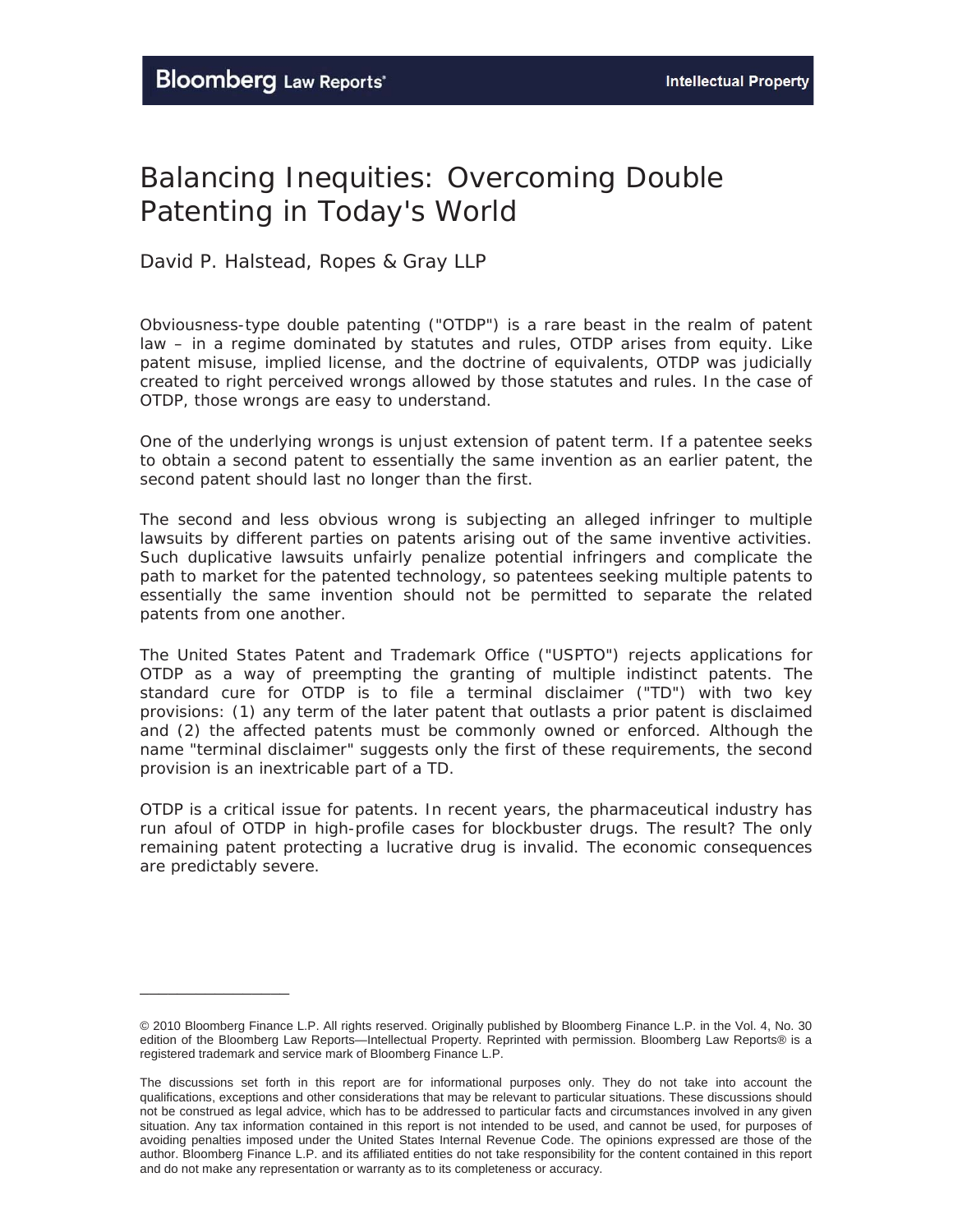## *The World Has Changed*

The law of OTDP was born in time when U.S. patents lasted 17 years from their issue date, and filing a TD in a subsequent application with patentably indistinct claims invariably addressed the inevitable result that the second patent would last longer.

Times have changed. Patents granted on applications filed since June 8, 1995, when the General Agreement on Tariffs and Trade ("GATT") took effect, are entitled to a term that lasts 20 years from their earliest claimed PCT or U.S. utility priority filing date, regardless of when they issue.

Thus, setting aside the potential for accruing patent term adjustments due to delay in prosecution,<sup>1</sup> the vast majority of patents issuing today have a term that depends entirely on their priority date. Yet the USPTO's guidelines for requiring TDs, based primarily on pre-GATT case law, read as though we still live in a 17-years-from-issue world, and even the courts seem quite attached to the rules they created in days gone by.<sup>2</sup> Consequently, TDs work smoothly only in the simplest and most straightforward scenarios; in complex situations, bizarre outcomes may result.

Under the pre-GATT patent term system, each patent in a string of continuations was entitled to its own 17 years of patent term, with little to prevent an infinite succession of patents to the same basic invention from stretching endlessly into the future. TDs provide a perfectly reasonable solution to the problem, both preventing the incremental extension of patent term for an invention, and protecting potential infringers from the risk of being sued by multiple parties wielding similar patents arising from the same inventive acts.

For a series of continuation applications, this requirement is still reasonable post-GATT. After all, later patents in a series of continuations all claim the same priority date and thus will expire simultaneously by their very nature. Other than the often acceptable requirement to maintain common ownership, an applicant loses nothing by filing a TD.

Of course, not all patentably indistinct patents arise from continuations of a common ancestor application. In the U.S., it is sometimes possible to obtain a patent for the most modest of improvements, because prior patents of the same inventors are not prior art<sup>3</sup>, and prior patents of the same owner are partially excluded from being prior art.<sup>4</sup> Nonetheless, if the claimed improvement is obvious over the claims of an earlier patent, the application will still be rejected for OTDP, meaning that the modest improvement gets no more patent term than the original invention.

This, too, makes theoretical sense in both pre-GATT and post-GATT regimes. After all, whether the later-filed application expires later by virtue of being later issued or by being later filed, the excess will be relinquished by the filing of a TD. However, in real life, there is no guarantee that the later-filed application will issue second. And OTDP scenarios grow even more complex from there.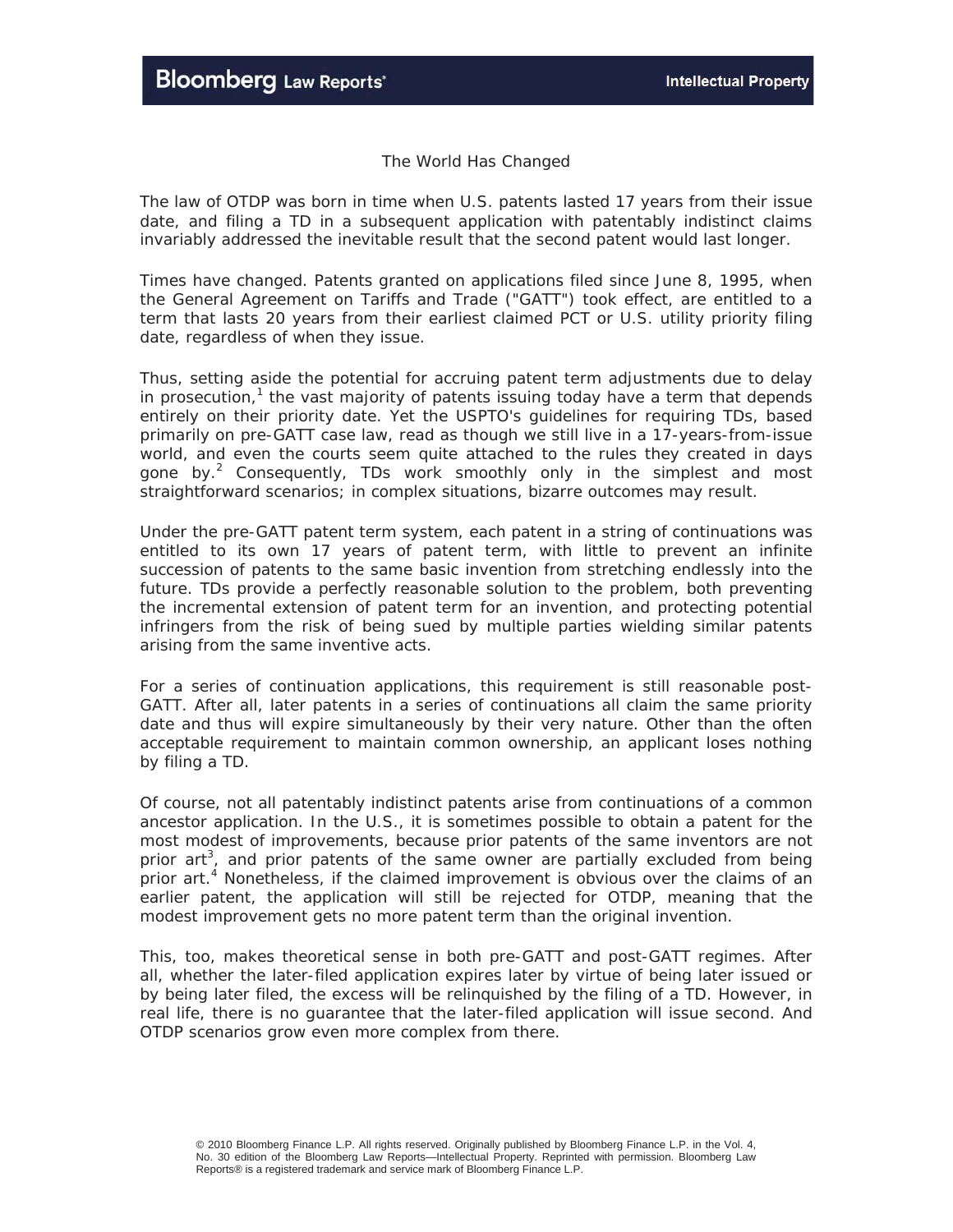## *Current USPTO Practice*

Whenever two applications or an application and a patent have an inventor in common or are commonly owned, the examiner applies OTDP analysis. The Manual of Patent Examining Procedure ("MPEP") details the USPTO's approach to this analysis.<sup>5</sup>

When considering an application and a patent, one of two analyses is performed. If the application has the earlier filing date, a two-way test is used, so long as the applicant could not have filed the patented claims in the earlier-filed application and administrative delay is solely responsible for the earlier-filed application not issuing first. Satisfying the two-way test requires finding the application claims obvious over the patent claims *and vice versa*. For all other applications, a one-way test is applied, looking only at the obviousness of the application's claims over those of the patent. A finding of obviousness mandates an OTDP rejection.

Finally, the MPEP establishes how an applicant can overcome an OTDP rejection.<sup>6</sup> Unless the applicant argues that the claims are not in fact obvious or amends the claims to remove the obvious subject matter, the applicant *must* file a TD, addressing both the disclaimer of term and the common enforcement of the patents, in the application in which the rejection is made.

This framework is based on the governing case law, and reflects how courts currently examine OTDP issues as well.

## *Real Life Happens*

Real-world situations illuminate the mischief that these seemingly reasonable rules can create. Although these hypotheticals consider the issues from the standpoint of an applicant at the USPTO, the same principles and possible solutions pertain to double patenting issues raised against a patent holder in litigation.

i) A company and a university professor, under an obligation to assign patent rights to the university, collaborate without a joint research agreement. They jointly file a patent for a composition comprising two types of agents, A and B. The company licenses the university's rights. After the collaboration ends, the company, working alone, identifies a particular kind of B that offers unique advantages in the composition and files an application for this composition, A+B'. Patents issue for both inventions, and a continuation of the first application is properly filed. The continuation application is rejected for obviousness-type double patenting over the patent for the second invention, on the grounds that the application and the patent have an inventor in common and claims to A+B are anticipated by the patented claims to  $A+B'$ , making  $A+B$  indisputably obvious.

Notice that the second invention is patentable over the first, but because the USPTO's analysis is based on the *filing* date, rather than the *priority* date, a one-way analysis is applied. No harm, one might say, since the application expires earlier anyway. But here, the application is jointly owned by the company and the university, while the patent is owned solely by the company. Because a terminal disclaimer cannot be filed without common ownership or at least a joint research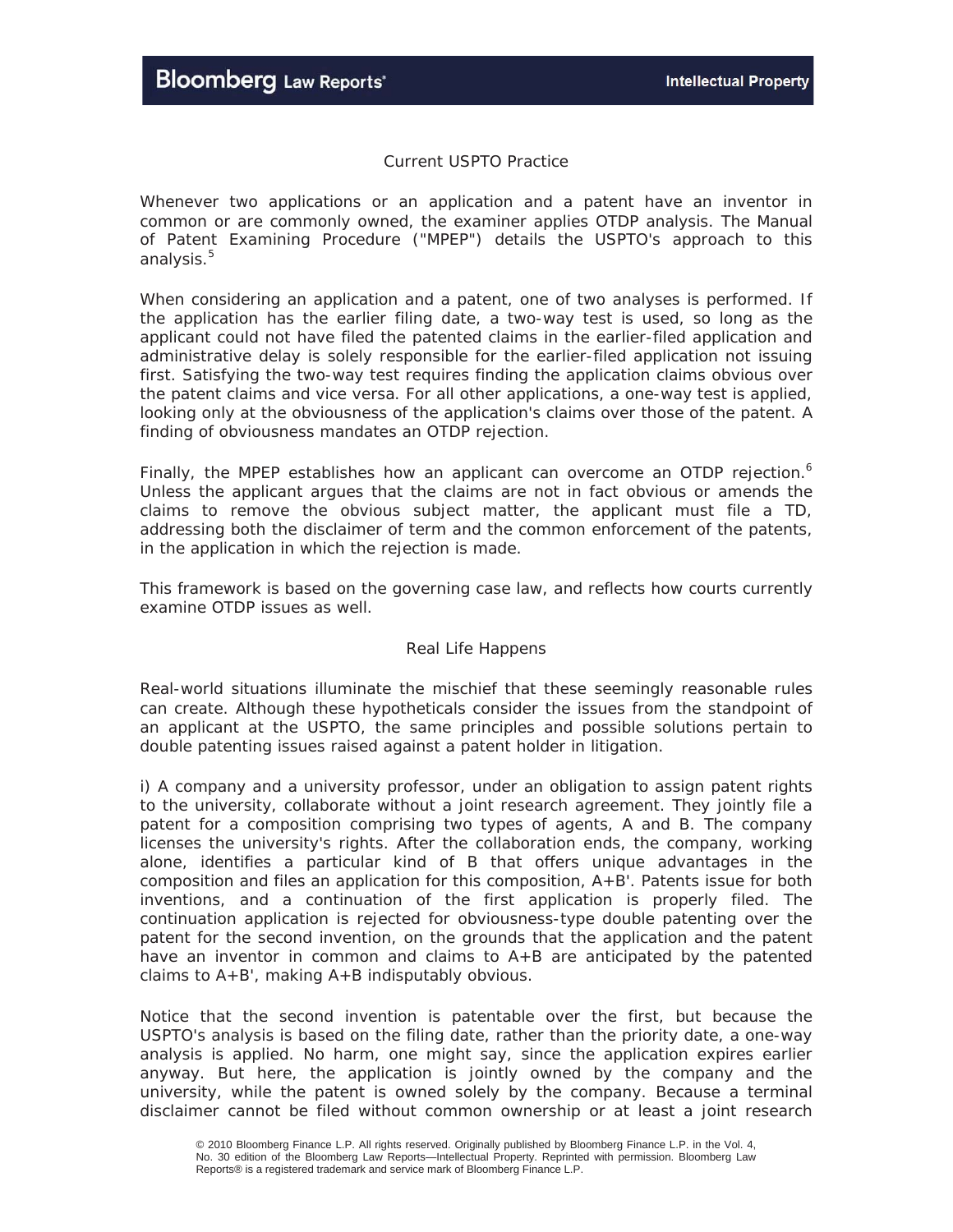agreement,<sup>7</sup> the only option recognized by the USPTO rules is to amend the claims to avoid the problem. However, as the specification for the first invention was drafted before the second invention was conceived, there may be no support in the application for any satisfactory amendment that preserves meaningful claim scope.

The best course of action is, of course, to avoid this situation entirely. Had the parties entered into a joint research agreement ("JRA"), Section 1.321(d) would permit the filing of the requested TD, requiring simply that the parties agree to commonly enforce the patents. In the above situation, had the company and the university entered into a JRA, a TD could have been filed with little consequence.

However, without the JRA, the USPTO rules provide no clear path to overcome the rejection. But all hope is not lost if the situation is viewed not through the lens of the MPEP but from the grounding principles and concerns of OTDP. Viewed in this way, since time-wise extension of patent rights is arguably not at play in this circumstance, simple cooperation between the university and the company could resolve any inequities occasioned by the granting of the second patent to the joint invention. The parties might, for example, present to the USPTO a signed contract agreeing that the patents to the first and second invention will be commonly enforced.<sup>8</sup> This agreement should eliminate the threat of multiple parties suing an infringer on related patents no less effectively than the corresponding provision of a standard TD. Even if a patent term adjustment made patent term an issue as well, any excess term could be handily disclaimed using an ordinary disclaimer.<sup>9</sup> Because OTDP law rests firmly in equity, there is no obvious reason that such an approach would not find approval in the courts, if not in the USPTO.

Not all OTDP issues arise from complex ownership situations, though, as the second hypothetical demonstrates.

ii) A company screens molecules, identifies a genus of drug candidates, and files an application for the genus. Before this application publishes, the same inventors identify a subgenus including a few surprisingly efficacious compounds and a lead compound within this subgenus. The company files an application for the subgenus and the lead compound. The first application issues as a patent, and the claims of the second application are found patentable over the prior art, which under Section 102(e) does not include the company's earlier patent. However, although the lead compound is not obvious over the claims of the patent, the dependent claims of the earlier patent include a claim that renders the subgenus obvious, and so an OTDP rejection is made. For reasons unrelated to patentability, the company wants the lead compound to be the subject of its own patent, separate from the subgenus. The company then has two options:

- 1. cancel the claims to the subgenus, take the patent to the lead compound without disclaiming term, and pursue the subgenus in a continuation; or
- 2. cancel the claim to the lead compound, take the patent to the subgenus with the disclaimer, and pursue the lead compound in a continuation.

If the company chooses option 1, the continuation will require a TD over both patents, but the term of the compound patent will be unshortened, an obvious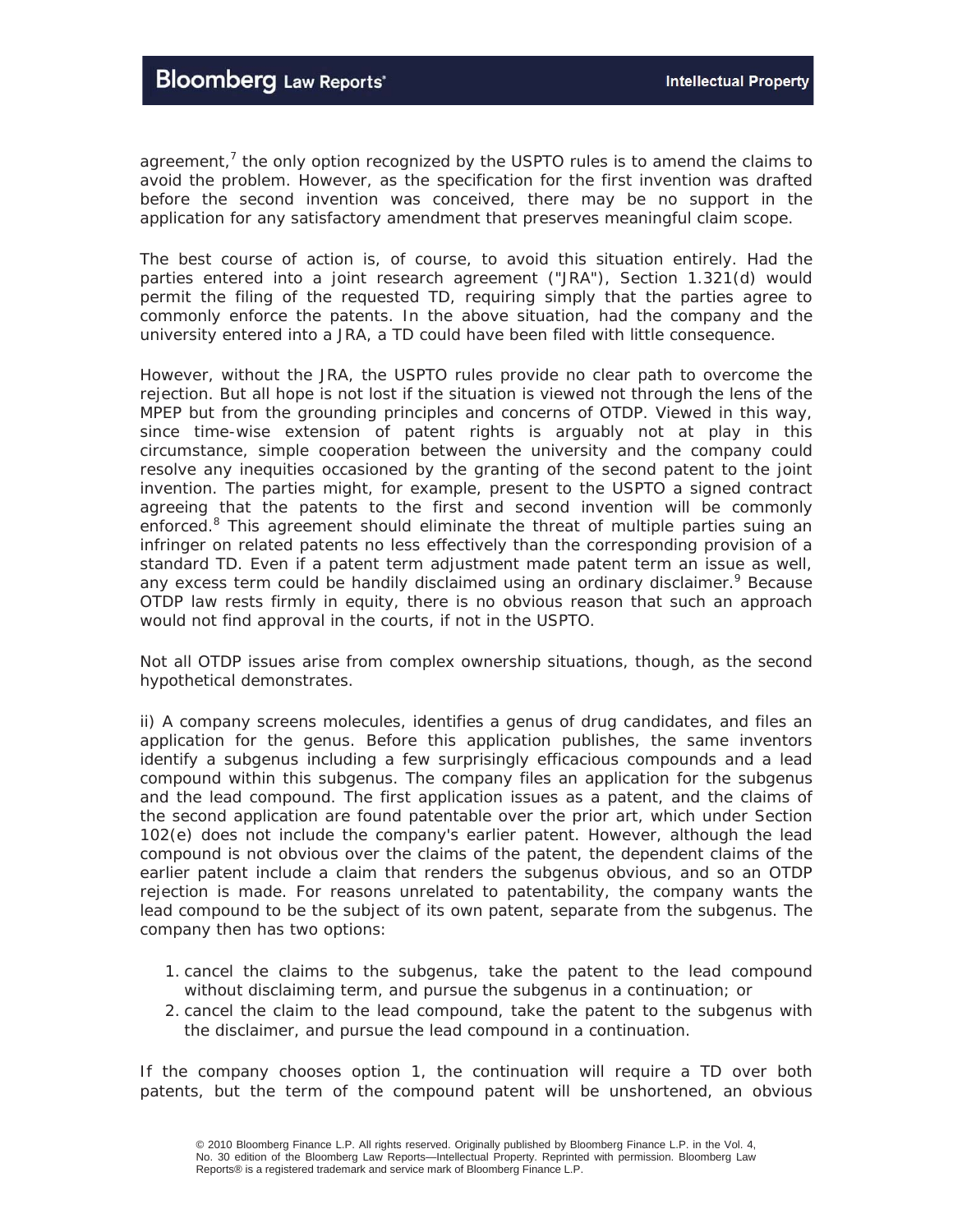advantage. However, examination of the continuation may not go as smoothly as in the parent, putting the broader scope of the subgenus at risk.

With option 2, the term of the compound patent will likely have to be disclaimed over the subgenus patent, whose term is already disclaimed over the original genus patent. A set of patented claims identical to those of option 1 would result. The risk that examination of the narrow lead compound claims goes poorly is comparatively small, yet the patent term advantage for the compound patent is forfeited.

The asymmetry here arises from the provision of the USPTO's form TD that disclaims the term of a patent that extends past the expiration date of the earlier patent, *as the earlier patent may itself be terminally disclaimed over earlier patents*. The equitable need for this indirect disclaimer is suspect, as it is not demonstrably unfair for the compound patent to last longer than the original genus patent. Faced with this situation, an applicant might try filing a TD that, without referencing the original genus patent, disclaims any term that extends past the *undisclaimed* expiration date of the subgenus patent. This tactic arguably achieves the dual goals of avoiding unjust extensions of patent term and risk of multiple lawsuits, although it may encounter hurdles in the USPTO or the courts.

Another possible solution is to follow option 2, but respond to the double-patenting rejection in the continuation to the compound by filing a TD *in the subgenus patent* referencing the compound application. This filing would cement the requisite common ownership, and if a patent term adjustment in the later patent would cause the term to exceed the undisclaimed term of the patent, that excess could be disclaimed by a straightforward disclaimer without specifically referencing the subgenus patent, thus avoiding the arguably unnecessary indirect disclaimer over the original genus patent. Unfortunately, this type of solution is also not to be found in the MPEP; the creative applicant that wishes to pursue it may end up having to appeal to the Board of Patent Appeals and Interferences, if not the courts.

Over recent years, OTDP practice has switched from a sensible approach to resolving equitable concerns into an arcane and rigid set of rules ill-adapted to a modern post-GATT world in which employees are increasingly mobile and companies routinely engage in complex collaborations. Despite legislative interventions, such as the Cooperative Research and Technology Enhancement Act, that help to inject the law with a dose of the flexibility modern business requires, OTDP still creates traps for the unwary and pitfalls for the merely unlucky. Until the law adapts to modern realities, such difficulties will remain. However, by stepping back to focus on the equitable issues, applicants faced with a seemingly insurmountable obstacle can design a creative remedy to suit the occasion. With persuasion and a little luck, success may still be within reach.

*David Halstead is a partner in Ropes & Gray LLP's Intellectual Property Group whose practice focuses on the biotechnology, chemical, and pharmaceutical industries. David helps clients devise effective global patent strategies, obtain robust and enforceable patents, manage product life-cycles, and navigate the existing patent landscape. In addition to ex parte patent prosecution and reissue applications, David handles adversarial matters in the USPTO, including inter partes reexamination proceedings. He also advises clients regarding Hatch-Waxman issues, conducts*